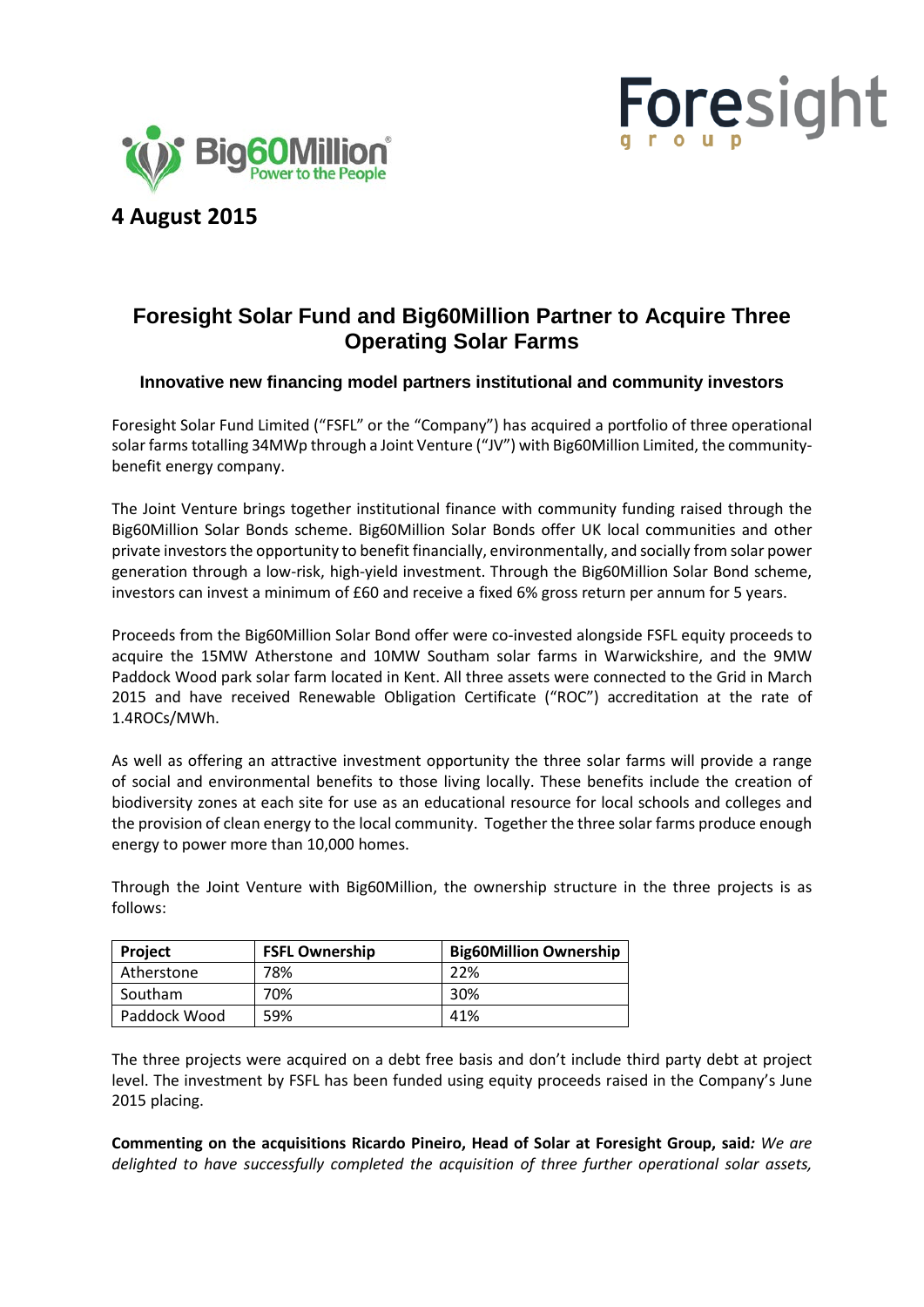



## **4 August 2015**

*increasing Foresight Solar Fund's operational portfolio to 267 MWp. By partnering with Big60Million, the local community alongside investors in Foresight Solar Fund, have been given the opportunity to benefit from the attractive, low risk return these solar power assets offers. This innovative partnership of institutional and community finance will act as a template for further co-investment opportunities as we seek to increase the community involvement in solar power generation in the UK."*

**Toddington Harper, CEO of Big60Million, said:** *"The solar farms at Atherstone, Southam and Paddock Wood set the standard for the UK solar industry in terms of local community involvement and biodiversity enhancement. In completing this deal I am delighted that we have been able to co-invest alongside an investor with a strong track record and a genuine interest and commitment to greater community involvement. The UK government is supportive of greater community involvement in local energy generation and conservation and we're proud at Big60Million, alongside our partner Foresight Solar Fund, to be at the forefront of this exciting movement."* 

The Big60Million Solar Bond offers received strong support in each community. **Councillor Ray Sweet, Mayor of North Warwickshire**, said of the Solar Bond investment opportunity for Atherstone: "This solar farm is a triple win for the town. It offers local people an attractive return when bank interest rates are low, it will generate enough clean energy to power over 4,000 homes, and it will create a nature sanctuary as a resource for our community."

Farmer **Michael Mann**, on whose land most of Southam Solar Farm was constructed, said: "I love the scheme because I am passionate about wildlife and protecting the land and the farm. I think the fact that it is a local solar farm, with opportunities for local people to invest and make a good financial return, is great news for the local community. They will feel part of it and part owners of the farm."

## **ENDS**

For further information, please contact:

**Foresight Group**

Ben Thompson [bthompson@foresightgroup.eu](mailto:bthompson@foresightgroup.eu) +44 (0)20 3667 8155

**Notes to Editors**

### **About Foresight Solar Fund Limited ("The Company" or "FSFL")**

FSFL is a Jersey-registered closed-end investment company. The Company invests in ground based UK solar power assets to achieve its objective of providing Shareholders with a sustainable and increasing dividend with the potential for capital growth over the long-term.